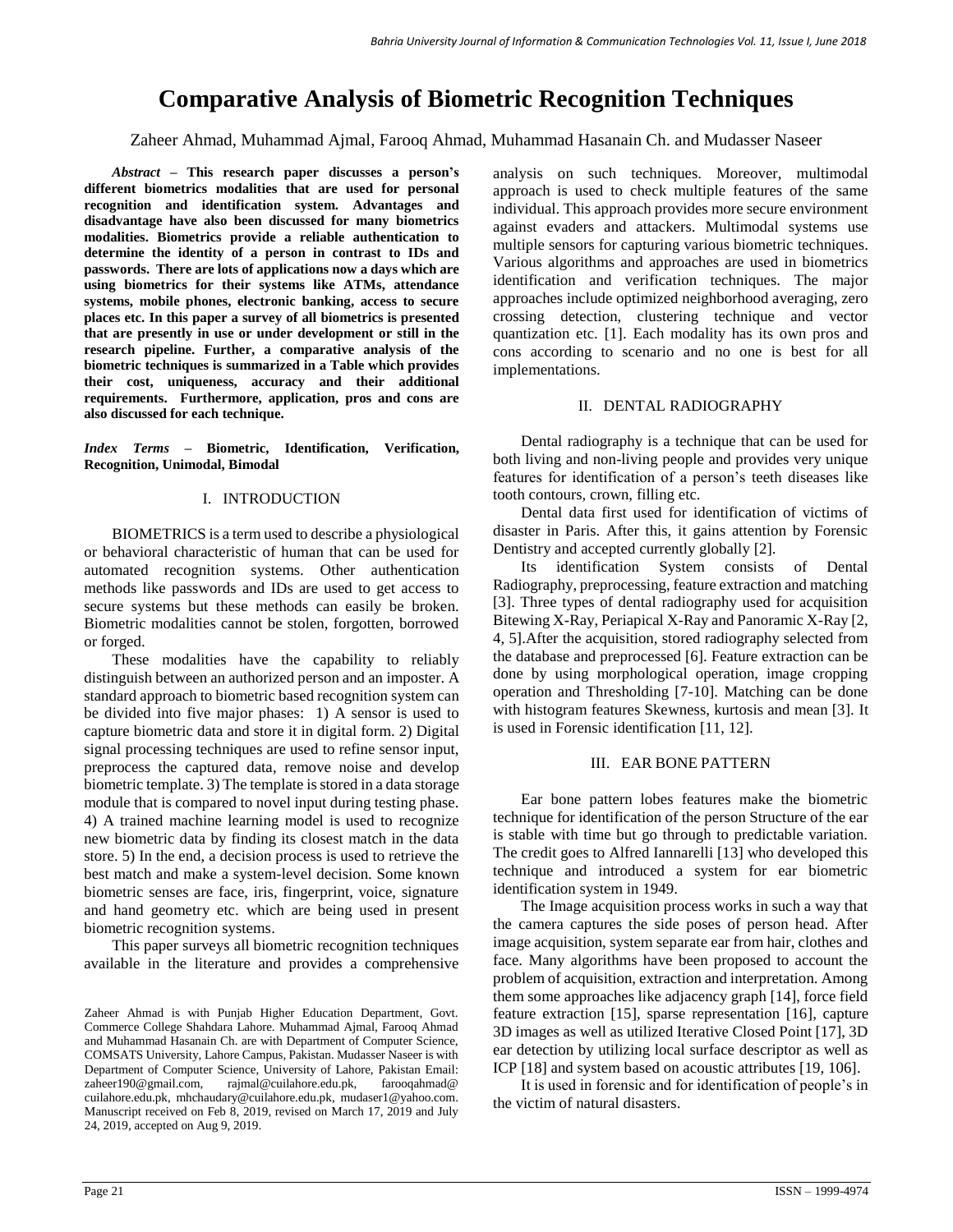### IV. FINGERPRINT

Fingerprint recognition is one of the old biometric technique which has been commercially used because of it low cost, small template size and high accuracy. It can be used for person identification as well as verification. It consists of ridges and valleys pattern which are upper and lower skin portion of fingerprint respectively.

Fingerprinting dates back to ancient times. In 1892, Galton develops a classification of fingerprints [\[20\]](#page-7-0) after that, Henry develops a fingerprint classification system in 1896 [\[21\]](#page-7-1) which was deployed in NY state prison for criminal identification. After Hughes publication in 1963 [\[22\]](#page-7-2), interest in automating finger print based biometric recognition was increased [\[23\]](#page-7-3). The development and improvement process is still on its way.

The matching techniques that are used for fingerprint consists of Minutia Point based [\[24\]](#page-7-4), ridge characteristics based [\[25\]](#page-7-5), correlation based [\[26\]](#page-7-6), gradient based [\[27\]](#page-7-7) and wavelet based [\[28\]](#page-7-8). Minutia point based matching system, is mostly used in these studies as a matching technique, but it is very sensitive to environmental elements like noise and deformation [\[29\]](#page-7-9). Ridge based method work against when minutia feature based method hands off. Lines on the surface of fingerprint are called Ridges that can be of different patterns [\[30\]](#page-7-10) but poor line segmentation makes this technique less effective [\[31\]](#page-7-11). With co-relation we can combine two fingerprint pattern images and make distinct aligning [\[26\]](#page-7-6). Directly or indirectly, among these techniques are affected by different sensitivity factors [\[32\]](#page-7-12). In gradient based techniques, minutiae point's neighbor divided into different regions to calculate align gradient histogram, and then textual data separated across each minutiae point's [\[27\]](#page-7-7). On the other hand wavelet based feature work in such sense that, core point identified by means of hybrid approach then on the similar region near core point, wavelet is applied [\[28\]](#page-7-8). A little while back, proposed [\[33\]](#page-7-13) fingerprint texture feature of discrimination in personal identification.

It is used as authorization of person in different domains like monetary, room entry, access control etc. It is also a part of CNIC for individual identification.

### V. IRIS

Iris is the most prominent, highly accurate and most reliable technique today. Inside our eye, iris muscles regulate pupil size, which is responsible for how much amount of light needs to be entered inside of our eye. Due to melatonin pigment, Iris structure, color or pattern is different in every individual, even in twin [\[34\]](#page-7-14).

Initially in 1936, iris recognition method was proposed for the identification of a person [\[35\]](#page-7-15), and then idea of two irises was introduced in 1985 [\[35\]](#page-7-15). The improvement in results demonstrated by later approach causes increased interest in iris recognition system. First automated iris recognition system was introduced in [\[36\]](#page-7-16) and then many different automated Iris recognition algorithms were proposed [\[37\]](#page-7-17).

Many people proposed different methods for iris recognition system like 1D wavelet based [\[38\]](#page-7-18), representation method [\[39\]](#page-7-19), 2D Haar wavelet based [\[40\]](#page-7-20), symmetric filters [\[41\]](#page-7-21), multi-channel Gabor filters [\[42\]](#page-7-22), directional filter [\[43\]](#page-8-0), correlation filters [\[44\]](#page-8-1), improved version that use key local variation [\[45\]](#page-8-2), moment-based [\[46\]](#page-8-3), Daugman's 2D Gabor filter [\[47\]](#page-8-4) and 1D local texture [\[48\]](#page-8-5) .

It can be used in forensic practices, authentication system, banks etc.

### VI. KNUCKLE CREASE

Finger-knuckle structure and surface makes it unique biometric technique [49]. The bending pattern of fingerknuckle makes it unique for everyone.

With the passage of time, people proposed many methods. [49] Proposed a method but not efficient with outer finger. To overcome this, [50, 51] proposed authentication based on 2D finger-back. After that [52, 53] proposed identification based on finger knuckle orientation features.[54, 106] Proposed classification method that depends upon line features and location. Then principal component analysis (PCA) introduced to transform capture images to lower dimensional [55].

It is used in online client identification.

### VII. LIPS FEATURES

Lip grooves, rouge color and labial wrinkles are the features used for identification of a person by using lips print. The outline of the lip has a high possibility of acceptance in identification [\[56\]](#page-8-6). Lip pattern of an individual can be captured through non-invasive means and have progressive stability [\[57\]](#page-8-7). It has both behavioral and physiological data which is quite useful for identification purposes.[\[58\]](#page-8-8) Used lip shape and color for recognition purposes. Lips print resembles with fingerprint as well as varies from one person to another. A combination of upper and lower lip is commonly used for identification in postmortem records.

Local feature extractions by using SIFT and SURF from grayscale images of lip are commonly used as low-level features by recognition systems. By using SIFT and SURF in [\[58\]](#page-8-8) the proposed system was able to achieve accuracy greater than 90%. Lips outline acquisition is possible from color images. After that it can be transformed into a Grayscale image using Huang and Novak transformation, which can be then converted into binary form by using Ridler and Caviar threshold. Lip outline has hit ratio reported in [\[56\]](#page-8-6) is 96.9%.

It used in forensic and criminal applications.

### VIII. MOUSE DYNAMICS

Mouse dynamics fall into behavioral biometric categorization. In mouse dynamics, an individual is recognized on the basis of its behavioral characteristics of interacting with mice like movement speed, distance, double clicking speed, acceleration in each direction etc.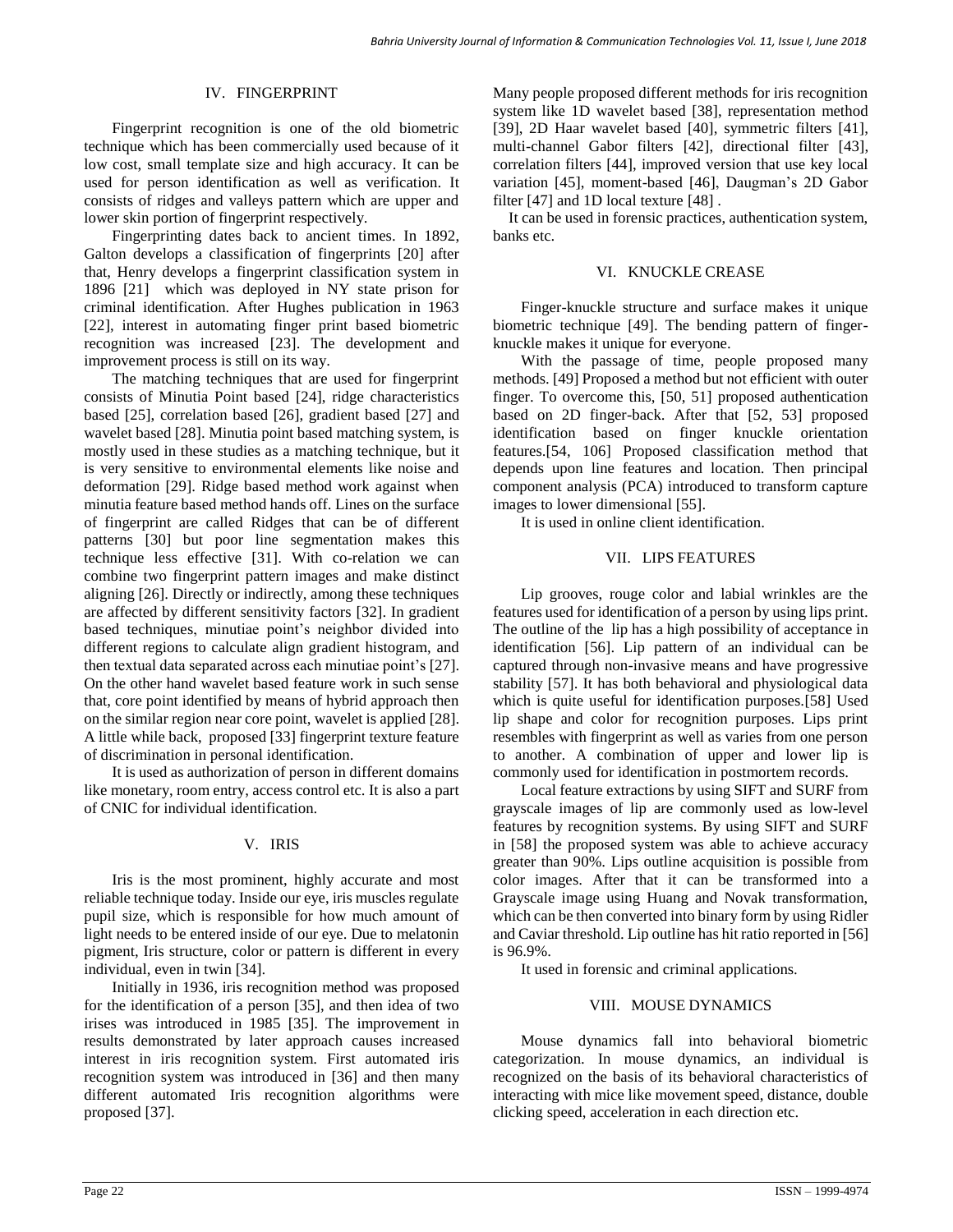Traore [\[59\]](#page-8-9) introduced an approach with a combination of mouse and keystroke dynamics. Bradley and Pusara [\[60\]](#page-8-10) studied about re-authentication by using mouse dynamics.

Zheng [\[61\]](#page-8-11) presented an approach to monitor user mouse movement passively; extraction of angle based metrics and for verification uses Support Vector Machine (SVM). Their main focus was on mouse movements by using angle-based metrics. These are quite unique to each individual and independent of computing platform.

It can be used where you can see more uncertainties in behavior of user for identification and in digital forensics practices [108].

### IX. RETINA

Retina blood vein at the back of eye to each person is unique. This technique is more accurate, not easily forgettable [\[62\]](#page-8-12), having low error rate and most secure. But it is expensive to use, not user friendly and glasses can affect the results. Cones and rods differentiate between different colors of light. Most of the times it is used for verification. Retina and iris seems to be same, but they are distinct in functionality and form [\[62\]](#page-8-12).

Goldstein and Simon discovered uniqueness of the retina vascular pattern for recognition of a person while researching on eye disease in 1935 [\[63\]](#page-8-13). In contribution, Paul [\[64\]](#page-8-14) founded that retina vascular pattern unique even in identical twins.

Retina vascular pattern recognition system consists of four phase's [\[65\]](#page-8-15). Firstly, the retina blood vein pattern is acquired by using a low-intensity beam (either visible light or infrared) into the target person's eyes. Then the retina is scanned for image acquisition. A person needs to be focused while retina scanning is in process. After acquisition it preprocessed the colored image. Secondly, retina vascular pattern image enhanced by using 2D wavelet and extracted using adaptive threshold. Thirdly and important step is features extraction and filtration. And in last feature matching with template.

Retina biometric used where you cannot compromise with security like in a bank, top secret agencies etc.

### X. SCLERA RECOGNITION

Sclera recognition is a new technique and has accuracy as close as to iris recognition. It's the white outer protective area surrounded by eye. The structure of sclera blood vessels is unique to every person. With aging factor, blood vessels don't degenerate [\[66-69\]](#page-8-16). Sclera vein pattern can be easily captured in the visible light.

There are many methods developed so far on the basis of sclera several layers, tissues [\[67\]](#page-8-17) ,[\[68\]](#page-8-18) like Conjunctiva blood vessels pattern recognition [\[69-72\]](#page-8-19).[\[73\]](#page-8-20) Proposed a new method for sclera segmentation of both grayscale and color images. For improvement and feature extraction, [\[73\]](#page-8-20) used Gabor wavelet based method and line descriptor respectively.

### XI. BODY SALINITY

In this technique, we measure the natural level of salinity by using electric fields. This is done by passing approximately one-billionth of an amp. As human body already possess natural current but the current we are passing is relatively less than the human body already possess. 400,000 bits of data are claimed to be transferred. The applications by using body salinity could be the interaction between watches, pagers and mobile phones as these devices human body already contain normally. Other applications could include the awakening of appliances by entering into the room.

### XII. DNA

Deoxyribonucleic acid is a type of macromolecule, present in every human. It is a genetic code that is unique for each individual except for the identical twins as they share same DNA pattern. DNA is located in the nucleus of the cells as well as the mitochondria. DNA code comprised of purine and pyrimidine bases. Purine bases are adenine and guanine while the pyrimidine bases are thymine and cytosine. These bases combined in a specific sequence to determine the forms and functions of the organisms. Human body possesses about 3 million bases out of which only 1 percent is unique to each individual, which is used as the DNA biometric identification. As these bases are large in number, therefore scientists use a small number of sequences of DNA (short tandem repeats). Before STR has been introduced, Variable Number Tandem Repeats (VNTR) have been used as the basic DNA verification or identification procedure, but as it has recognition problem with degraded DNA samples due to its large size. Therefore Short Tandem Repeats (STR) procedure has been introduced as it is shorter in size, which has reduced the sample size as well as problems with degraded samples [\[74\]](#page-8-21). PCR (Polymerase Chain Reaction) technique is used for amplification of DNA samples [\[74,](#page-8-21) [75\]](#page-8-22). DNA based recognition has been used in forensics and paternity testing. The main advantage of this system is that it is very accurate and it is not possible to forge it. The disadvantage of DNA based recognition is that it cannot distinguish between identical twins. Its matching is still not done in real time.

### XIII. GAIT

Gait based recognition techniques use person's walk style for recognition. It is not that distinctive as compared to other biometrics. It's a relatively new field and a challenging research area. The major advantage of gait based biometric methods is that we don't need the consent of a person for identification as it can identify a person at a distance and at low resolution as well [\[76\]](#page-8-23). It's a behavioral biometric so might change after some time. It can also be affected by pregnancy, illness and even drunkenness. The gait based recognition is normally divided into 2-D and 3-D based recognition technique [\[77\]](#page-8-24). In 3-D based approach features are extracted from 3-D limb movement. While in 2-D based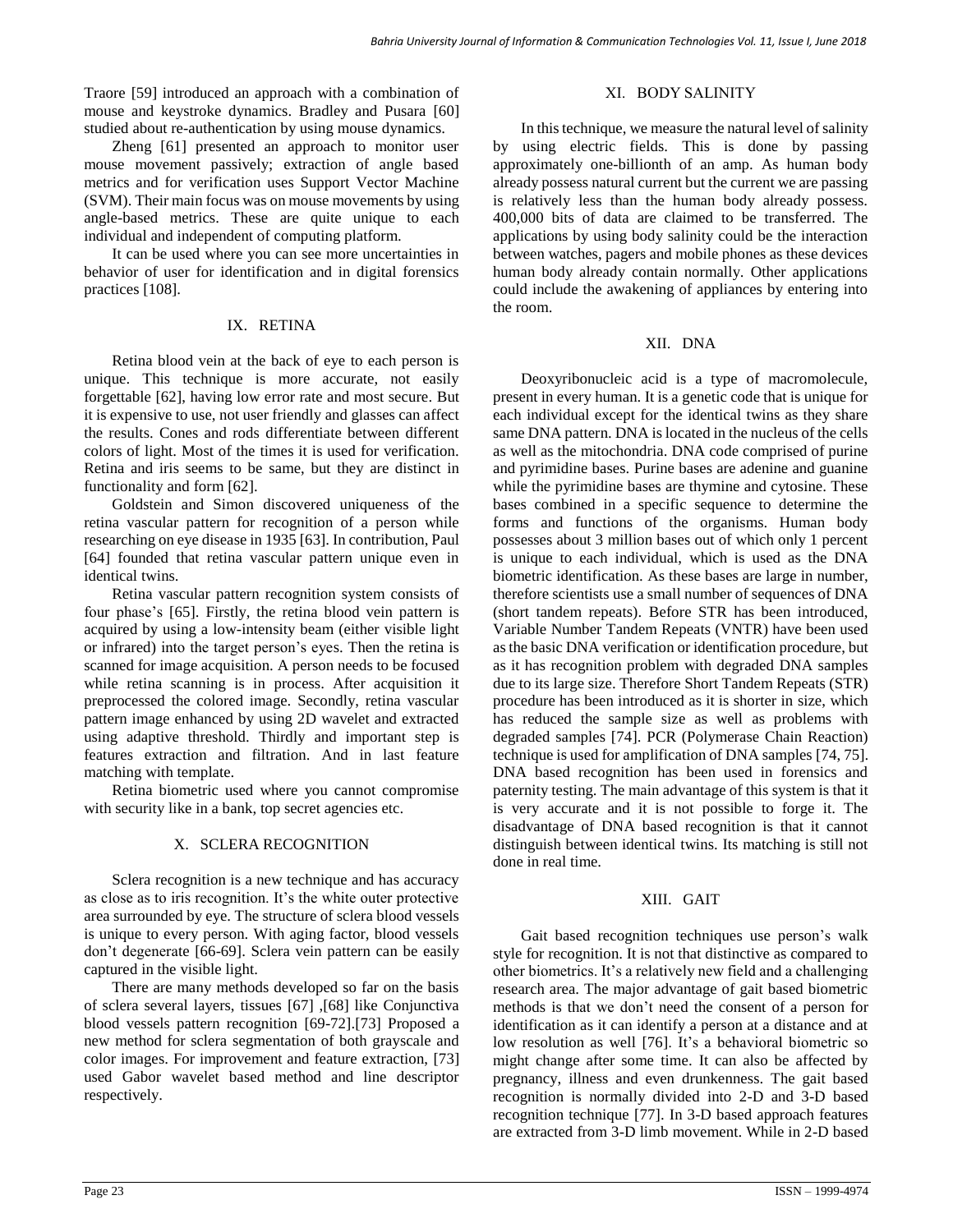approach the features are extracted from the silhouette shape [\[78\]](#page-8-25) or human body model [\[79\]](#page-8-26). The gait recognition can be used at airports where someone is trying to hide his face. The gait recognition was used in the bank robbery investigation at Noerager (Denmark) [\[80\]](#page-8-27).

### XIV. HAND GEOMETRY

Hand geometry is considered to be a cheap and easy to use biometric technique. In this technique we measure different dimensions of hand to make it unique for each individual like overall structure of the hand, shape of the hand, the length of the fingers, the width of the fingers, the width of the palm, and location of joints, etc. some of the approaches like contour-based, Independent Component Analysis and Hausdorff distance of the Hand Contour can also be used for hand geometry verification [\[81\]](#page-8-28). Although hand geometry is not that distinctive as compared to other biometric techniques, but would show very impressive results if combined with other biometric techniques like palm print, fingerprint, etc. [\[82\]](#page-8-29).Earlier systems for hand geometry used pegs so that the hand will be placed properly [\[83,](#page-8-30) [84\]](#page-9-0). But now different pegs-free techniques have been introduced, which also increases user acceptance [\[85,](#page-9-1) [86\]](#page-9-2). In this technique as we are measuring different features of hands so dirty hands will not be a problem. The advantage of this biometric is its small template size and less complexity [\[87\]](#page-9-3).The disadvantage of this biometric are it will not be used for identification purpose, especially in case of large a database as it has very high false acceptance rate. The system also has some limitations regarding the patient suffering with arthritis. Hand geometry based verification achieved around 11% of market share in 2004 [\[86\]](#page-9-2). It has also been used at Shearson Hamil on Wall Street for automatic attendance [\[88\]](#page-9-4).

### XV. KEYSTROKE

It has been studied that each person types on a keyboard in a different way and everyone has its own speed, pressure, and time taken to hitting certain keys [\[89\]](#page-9-5). The Keystroke technology uses the compatible keyboard with the normal PCs [\[89\]](#page-9-5).

This technique is not very discriminative but still can provide useful clues for some individuals [\[90\]](#page-9-6). It is a type of behavioral biometric. Another issue to think about here is privacy.

### **Pros**

- The advantage of this method is that keystrokes of a person who is using a system could be monitored easily without disturbing him/her.
- If a person is on other place and need to recognize somewhere, then he can recognize from his/her keystroke.

# **Cons**

 Sometimes a person may loss his concentration & doesn't pay attention that might change his keystroke pattern.

If a person is mentally or physically ill that might be a disturb keystroke pattern.

## XVI. PALM PRINT RECOGNITION

The region between wrist and the fingers are considered as palm print. Palm print also contains features like ridges and valleys present in finger print. But as the size of the palm is larger than the fingers they are considered to have more information. Palm print systems are of two type high resolution and low resolution. High resolution contains features like singular points, minutia and ridges. Whereas low resolution contains textures, principal lines and wrinkles [\[91-94\]](#page-9-7).The algorithms used for extraction of minutia features for fingerprint can also be used for palm print recognition. The history of palm print is very old and it was used in the sales, deeds of Chinese in  $16<sup>th</sup>$  century [\[95\]](#page-9-8). In the early 1990s the first automated palm print system was launched. The FBI is using palm print recognition as the major component for its Next Generation Identification (NGI) system [\[96\]](#page-9-9). Palm based recognition is mostly used in forensic, law enforcement agencies and for commercial applications. The advantage of palm print is that it is very accurate and difficult to forge. The disadvantage is its cost, as the size of the scanner is relatively large. It is slower as compared to finger print due to the extra information it got as compared to finger print.



Fig. 1. Biometric attributes and categories.

### XVII. VASCULAR RECOGNITION

Vascular recognition also known as veins pattern recognition is a cost effective, accurate and easy to use biometric technique which uses a person back of hand veins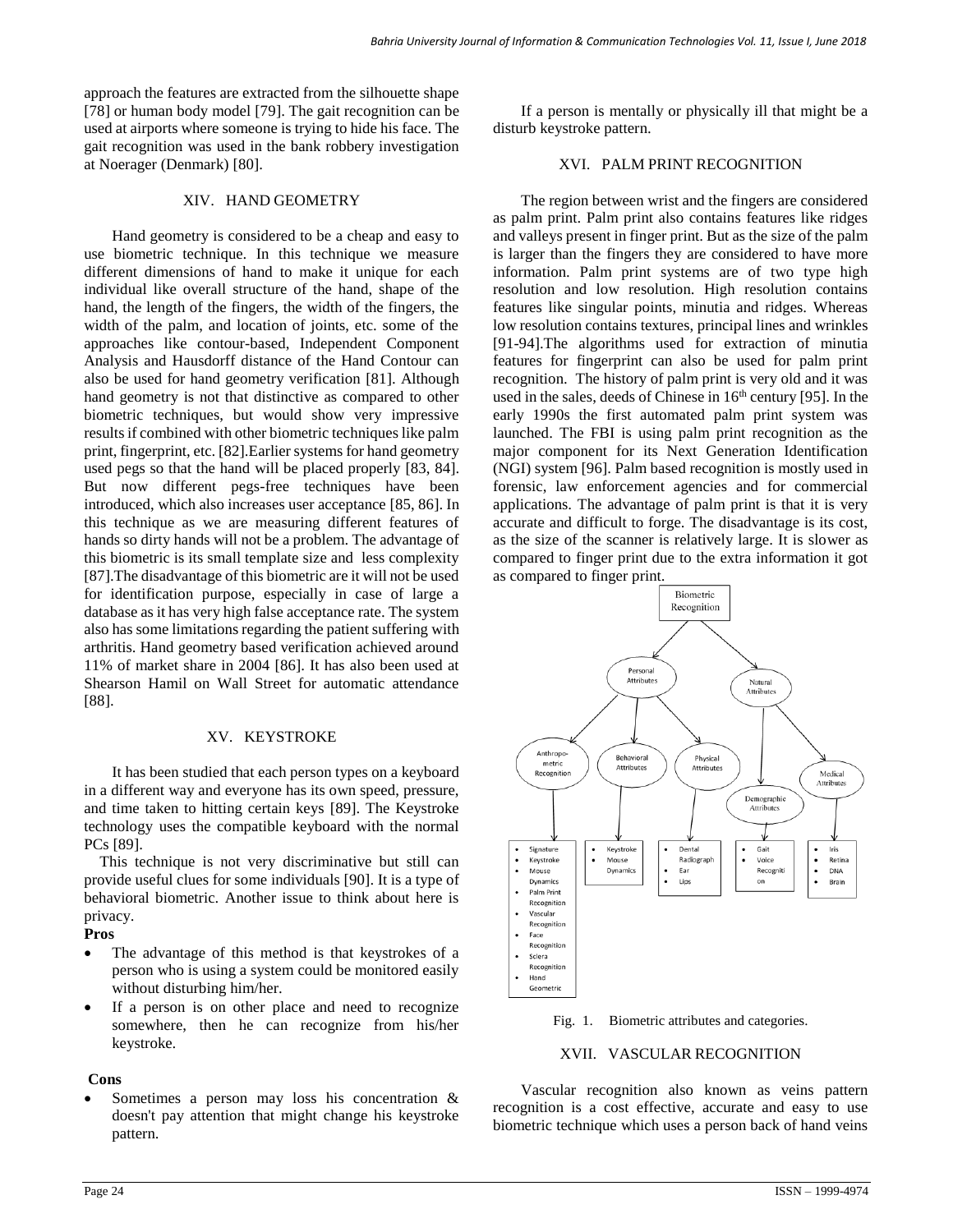pattern as a unique biometric feature. It is considered to be most secured because veins are beneath the skin of a person's hand so they will not be forged easily.

The matching techniques that are used for vein pattern consists of the thermal-imaged [97], knuckles based [27] fusion based [28], and multimodal based [98].Thermalimaged based [97] person verification system using Line Segment Hausdroff Distance (LHD) and tested on a small database of 30 persons. In respect, knuckle based [99] technique, that use minutiae based feature as key to match vein junction point. A Fusion based [100] technique using ordinal code and Hessian phase with Laplacian palm and localized Radon transform. In multimodal based [98] system which uses the combination of palm print and vein pattern images.

In vascular recognition system an infrared diode and high resolution camera are used to capture the vein pattern. As infrared rays fall on the person hands some of it are absorbed in the veins and shows up as a dark region while the rest of the hand appears as white, these captured patterns are then stored in a database as a template. These vascular patterns also contain information about blood vessels branching points, branching angles and vessel thickness. The disadvantage of this biometric is its effect on human health is not clear yet.

### XVIII. VOICE RECOGNITION

The Automated voice recognition is old as the other biometric techniques. The first research was started in 1936 when the AT&T's laboratories produced the electronic speech synthesizer called the Voder, and it was developed for the transmission of voice on copper wires and for encryption of voice. In 1939 the experts enhanced that technology with the keyboard and foot pedals to play the machine and to emit voice.

In 1960's after a lot of research by the John Pierce of Bell Laboratories said that the recognition of voice requires the artificial intelligence, so that moved the research in new directions. A dragon system was founded by the Jim and Janet Baker in the 1980's that was a new innovation in voice recognition & it was released on 1st of Jan 1995 to the consumers, & it also got the attention by the IBM and Kurzweil few months later.

So in 1998 voice recognition took a better place in biometrics techniques, and many big companies such as (Microsoft, Lernout & Hauspie, IBM, Apple) are interested to work in voice recognition. Lernout & Hauspie bought Kurzweil and after it Microsoft invested \$45 million in Lernout & Hauspie to make partnership so that will allow Microsoft to use that speech recognition technology in their system. In 2003 Scan Soft introduced a new technology in voice recognition but they deals with the IBM to distribute and support their via-voice desktop products. After ScanSoft in 2007 SIRI Inc. introduced the SIR (Speech Interpretation and Recognition Interface) that can also be used to recognize natural human voice & to answer it, but at the same time that technology was acquired by the Apple Inc. to use as an integrated application in their Apple iOS. So with a lot of

Research in voice Recognition Today it has many more advanced & reliable than the past time.

### **Pros**

Voice Recognition is faster than typing.

- It is totally contact less & even a consent less because people may not be known that they are recognized by their voice.
- It does not move in different areas  $\&$  it is easy to manage so that's why it is non-invasive.
- Distinctive in terms of vocal chords, vocal tract, sinuses, and mouth tissues
- Vocal tract is not affected by a cold.
- It can be used with Mobile & telephones.
- Low invasiveness

#### **Cons**

- Voice recognition is much more expensive than the typing.
- A voice easily corrupted with noise, so may not be suitable for use in public places.
- Probability of High false rates (positive and negative) due to physical ailments (cold & cough, sinus problems, etc.)
- Age is also a big factor that affects the voice recognition. High rate of non-matching ratio.

### XIX. BRAIN/EEG

Brain /EEG (electroencephalogram) is a new approach in biometrics [1]. Brian/ EEG (electroencephalogram) signals are an electrical activity of the brain. It contains the useful information about the brain state which is very difficult to get information from these signals directly in the time domain just by observing them. The non-linear and nonstationary in nature makes it difficult to collect information from it. But the important features can be extracted for the diagnosis of different diseases using some advanced signal processing techniques.

In 1999, a research was made by the Poulos and he proposed to model the Electroencephalogram signal using autoregressive models and use the Kohenen's vector Quantizer for the classification [101].

Research in this approach was continued by the Paranjape and he introduced the discriminant analysis (DA) to perform classification [101].

However, fuzzy neural network and the most recent (Gaussian mixture and Posteriori model adaptation) was proposed to enhance and to get more feasible results. But today still it needs lots of research for the better results [101, 107].

EEG as an important tool for localizing brain tumors.

### XX. FACE RECOGNITION

Today Face Recognition is one of the best biometric Technique that is being in used to Identify Individuals by their facial features [102].Research in face recognition was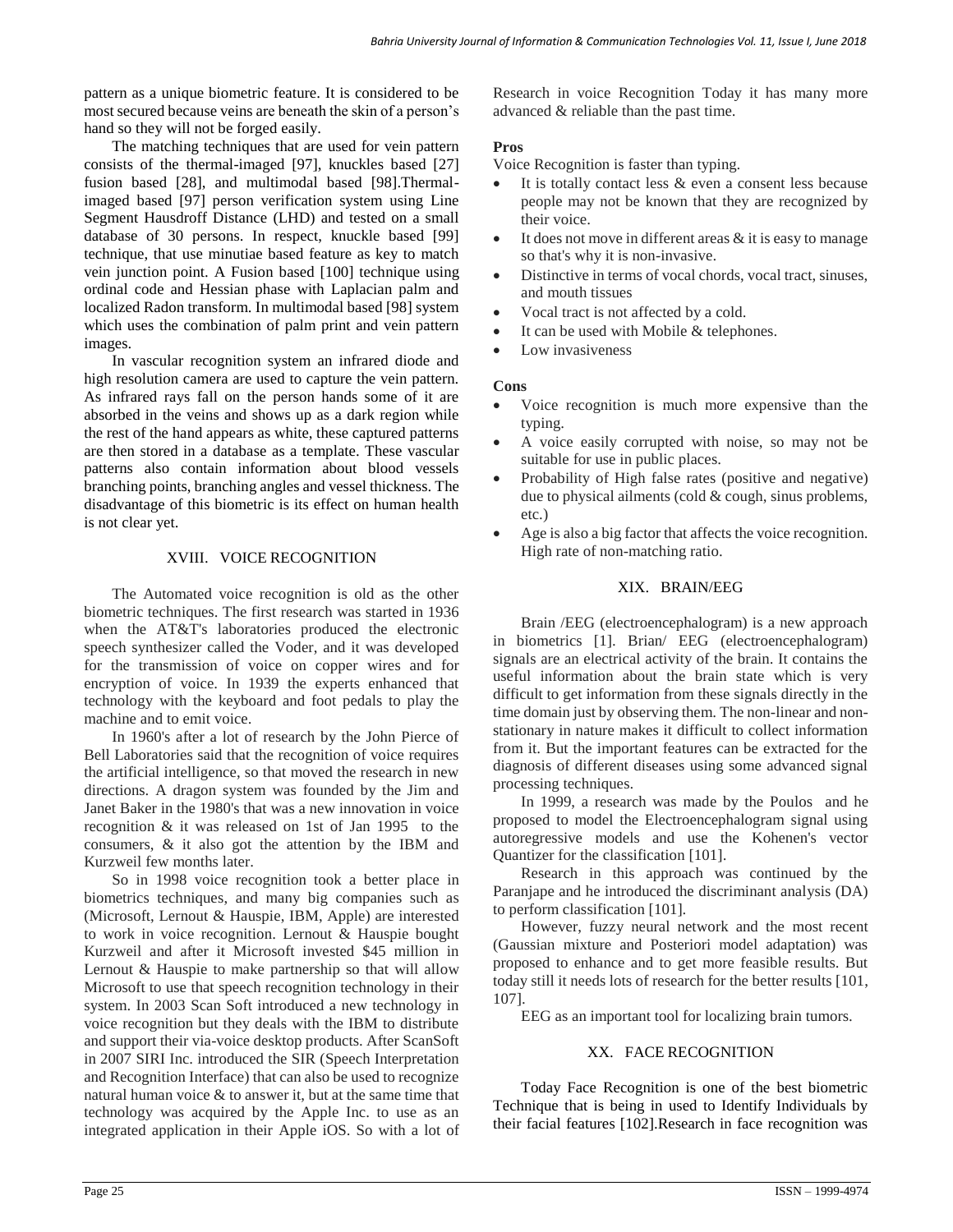started 30 years ago, and as a result, today it is much more advanced in technology & measurements.

Automated face recognition is a newly concept, but it was 1960's when the first Semi-Automated Face Recognition system was developed, & it needed an administrator to Identify facial features such as (Eyes , Ears, Nose , and Mouth) on the images to calculate and measure facial feature and to compare with reference data [31, 102]. So after 10 years in 1970's Goldstein, Harmon, and Lesk Introduced a 21 facial features like hair color and lip thickness to make the face recognition automated [103]. But both of these techniques were failing because the measurements and locations were manually computed.

In 1988 it was a great achievement by the Kirby and Sirovich who introduced the PCA (principal component analysis). It was a standard linear algebra technique that can be used to recognize faces. In that technique, it only needs less than a hundred values to accurately code a suitably aligned and normalized face image [102, 103].

PCA was not enough to recognize face so in 1991, Turk and Pentland discovered that while using the Eigen-Faces techniques the missing information (residual error) could be used to detect faces in images that makes it reliable in real time automated face recognition [1,2]. So after a lot of research it took the public's attention from the media in January 2001 Super Bowl, which takes target images, and compared them to a database of a digital mug shots. So with that technology, it initiated a number of analyses how to use technology on different places to support national needs & interest while being without contact with the public's social and privacy concerns.

Like other biometric techniques face takes the best place in personal identification, because it is much more unique and more reliable than the other techniques [102, 109]. A face involves many features such as hair, forehead, eyebrows, nose, lips, and chin. And these all features are different in every person if they are not twins. The person's facial structure varies from each other while other techniques it may have a few things to match & to identify the person correctly, but face involve many things such as (hair, forehead, eyebrows, nose, lips, and chin) that can be used to recognize person accurately.

In other biometric techniques people may have to contact with biometric devices, but face recognition is fully consenting & contactless because it only requires the image/video from a camera in a real time to recognize a person without disturbing them.

### XXI. ODOR

Body odor recognition is not old, as the other biometrics, it's a contactless physical biometric technique that is used to identify a person by his/her body smell. Like finger print & Irish every person has different body smell [\[104,](#page-9-10) [105\]](#page-9-11).

In Odor recognition, a smell is captured by the sensors that are capable to obtain the odor from the non-intrusive parts of the body such as the back of the hand [\[104,](#page-9-10) [105\]](#page-9-11). For this purpose a sensor is developed by the University of Cambridge which is capable of capturing any human body

scent, where the Machine uses the perfumes and deodorant to recognize any person.

One other Methods of capturing a person's smell are being explored by Mastiff Electronic Systems [\[105\]](#page-9-11) but this technology is not applicable yet & it requires a lot of research on it. Each human smell is made up of chemicals known as volatiles. They are extracted by the system and converted into a string of data & develop a template.

The use of body odor sensors brings up the privacy issue as the body odor carries a significant

Amount of sensitive personal information. It is possible to diagnose some diseases or activities

In the last hours (like sex, for example) By analyzing the body odor [\[105\]](#page-9-11).

## XXII. SIGNATURE RECOGNITION

Today dynamic signature is one of the most common techniques that are being used for the personal identification & it depends upon the behavioral characteristics of individuals when he or she sign for recognition purpose.

The first signature recognition system was developed in 1965. So after some years in research, the researchers continued research & they focus on the use of static or geometric characteristics rather than the dynamic characteristics of a signature. Static or Geometric characteristics means what the signature look like & the dynamic means how the signature was made. The interest in dynamic signature was becoming more attractive when the scientist introduced the touch sensitive technology.

### Uniqueness

Like any other techniques, signature recognition is also different from other because every person has its own hand structure & style to write so that's making it different from others. The Signature recognition system measures the physical activity of signing involves the order of stoke, pressure & speed applied by the person, but in some systems it uses to compare visual images of signatures.

### **Pros**

- While it is easy to copy the image a signature, it is extremely difficult to mimic the behavior of signing.
- Low False Acceptance Rates (FAR).
- People are used to sign documents, so signature recognition systems are not perceived to be invasive

### **Cons**

People may not always sign in a consistent manner.

### **Applications of Biometric Signatures**

- This technique is very helpful in order to restrict duplicate signature frauds.
- It can also be in such organizations where paperless procedures are involved such as online transactions.
- Patient medical records and prescriptions can also be made secure using this biometric technique.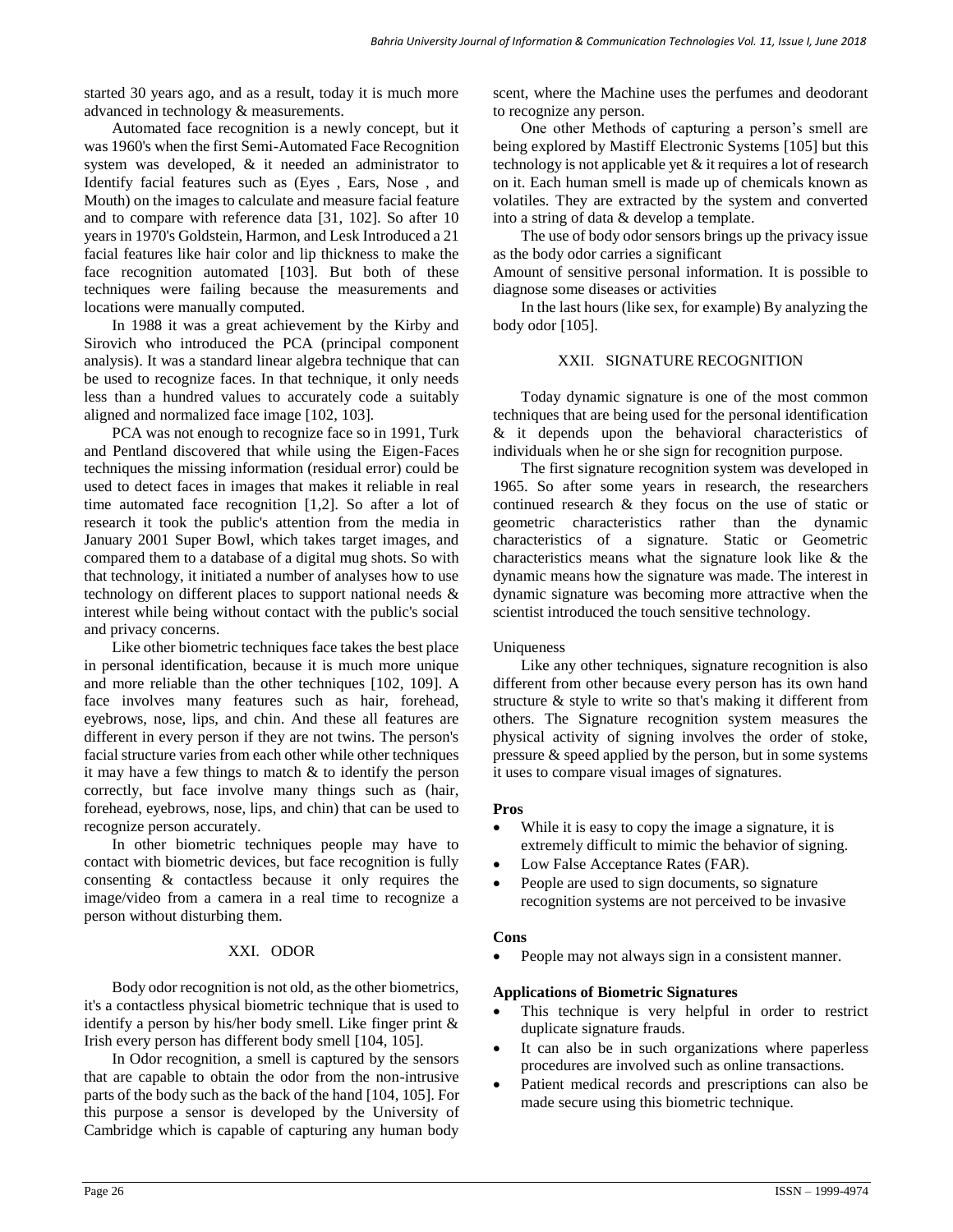- To prevent the unauthorized access to sensitive data in highly sensitive organizations, this technique is very effective.
- It can also act as a password to computers to protecte against illegitimate access.

A most recent application of this approach is its use in cell phones to prevent unauthorized access when phone is lost.

### XXIII. ANALYSIS AND DISCUSSION

There are multiple aspects to consider before selecting any biometric technique to use for an application. Factors like acceptability, cost, uniqueness, accuracy and hardware requirement etc. are very important. Table 1, illustrates the dependability of biometric modality on these factors. It is pertinent to mention here that a single modality is not suitable for most situations. Table I helps us to decide the best one according to the situation. Further, Table I shows that face recognition has high level of acceptability and accuracy.

| <b>Biometrics</b>     | Acceptable | Cost   | <b>Uniqueness</b> | Accuracy | <b>Experts</b><br>Requireme<br>nt | Add.<br><b>Hardware</b> |
|-----------------------|------------|--------|-------------------|----------|-----------------------------------|-------------------------|
| Dental<br>Radiography | High       | Low    | Medium            | Medium   | Medium                            | Low                     |
| Ear                   | Medium     | Low    | Medium            | High     | Medium                            | <b>Medium</b>           |
| Iris/Retina           | High       | High   | High              | High     | High                              | High                    |
| <b>Fingerprint</b>    | Medium     | High   | Medium            | High     | Low                               | Medium                  |
| <b>Knuckle Crease</b> | Medium     | Medium | High              | Medium   | <b>Medium</b>                     | <b>Medium</b>           |
| <b>Body Salinity</b>  | Low        | Low    | Low               | Low      | Low                               | Low                     |
| Lips                  | Medium     | Medium | Medium            | High     | Low                               | Low                     |
| Gait                  | Medium     | Low    | Medium            | High     | Low                               | Low                     |
| Face<br>Recognition   | High       | Low    | High              | High     | Low                               | Low                     |
| Voice<br>Recognition  | High       | Low    | Medium            | Low      | Low                               | Low                     |
| <b>DNA</b>            | High       | High   | High              | High     | High                              | High                    |
| <b>Brain</b>          | High       | High   | High              | High     | High                              | High                    |

TABLE I BIOMETRICS MODALITIES COMPARATIVE ANALYSIS

A survey has been conducted by "Findbiometrics.com" in 2018. Fig. 2. Shows the latest trends followed by industries and corporate sector in the mentioned year. Biggest share occupied by face recognition with 37%. The other single modality who took the second share of market is none other than the finger print, which was the market leader in previous years. Biometrics industry leaders and security experts are of the opinion that the future lies in multimodal biometrics and this the strongest approach to security [110].

**Keystroke** Low Low Medium Low Low Low **Signature** High Low High Medium Low Low

### XXIV. CONCLUSION

Biometric based recognition technology is quickly becoming a useful security measure for verification and authentication due to its convenience and cost effectiveness. The biometric recognition systems have been proved to be accurate and very effective in various applications. Although this is used for many applications but further development and assessment is required to improve the quality and utility.

For instance fingerprint is the most widely used modality in the industry and corporate due to its suitability and acceptability. With the rapid developments in biometrics and sensor technology, multimodal biometrics have a bright future. The future of biometric based recognition systems lies in multi modal biometric recognition systems coupled with image-based biometrics. Such systems can integrate information at various levels and provides better recognition accuracy by utilizing information from more than one sources. Different biometric modalities are defined here, these are compared on the bases of multiple perspectives. We can say Iris is the most accurate biometric technique which may be used largely in future, although it will be more expensive and will require more software and hardware resources.



Fig. 2 Latest trends of biometric modalities in 2018 [110]

#### **REFERENCES**

- [1] Dubal, S. S., & Bharadi, V. A. Comparative analysis of various approaches for different biometric traits, In Proceedings, ICWET (2016), 6-6, 2016.
- [2] H. Chen and A. K. Jain, "Dental biometrics: Alignment and matching of dental radiographs," IEEE transactions on pattern analysis and machine intelligence, vol. 27, pp. 1319- 1326, 2005.
- [3] S. Dighe and R. Shriram, "Preprocessing, Segmentation and Matching of dental radiographs used in dental biometrics," International Journal of Science and Applied Information Technology, vol. 1, 2012.
- [4] S. Kiattisin, A. Leelasantitham, K. Chamnongthai, and K. Higuchi, "A match of x-ray teeth films using image processing based on special features of teeth," in SICE Annual Conference, 2008, 2008, pp. 35-39.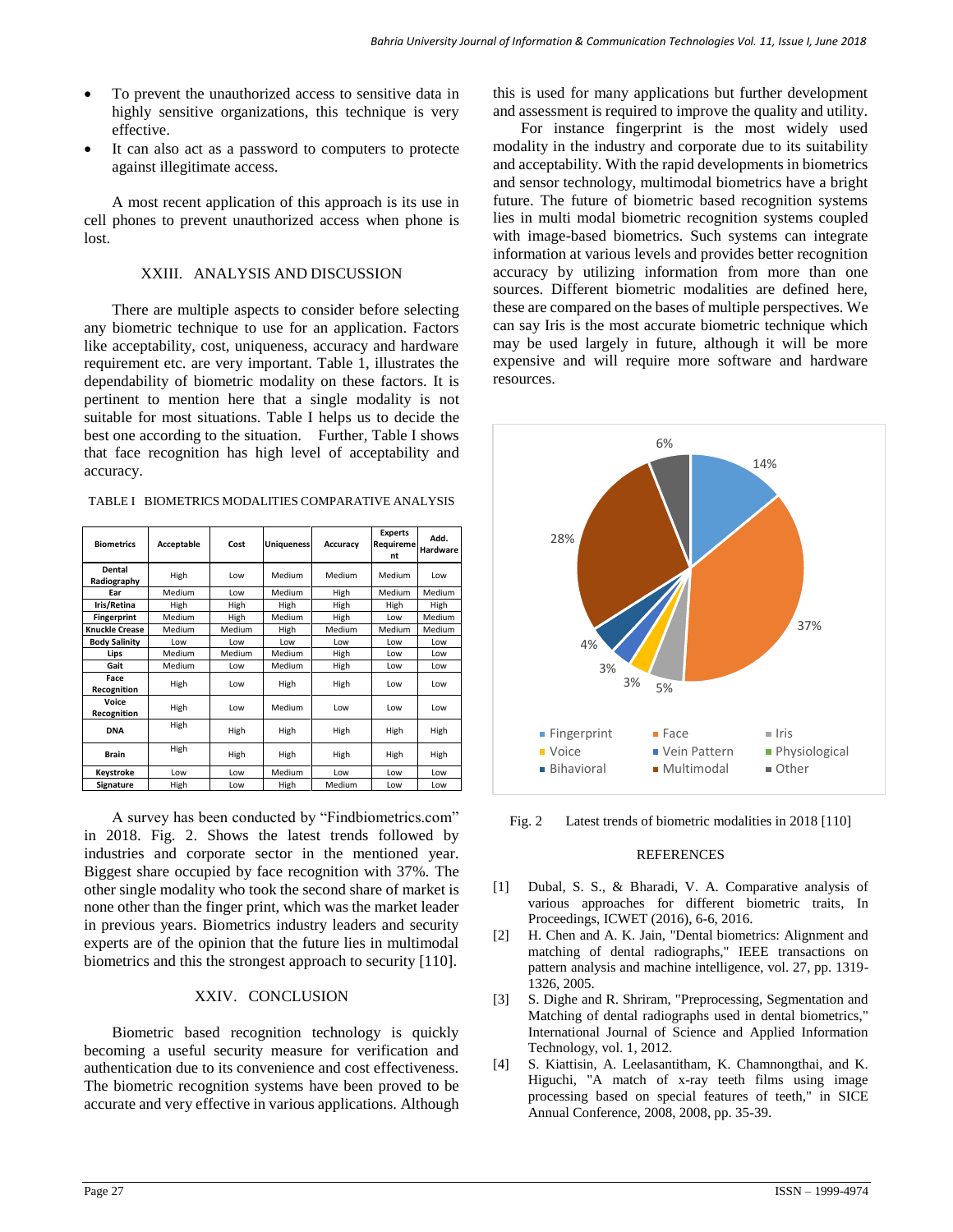- [5] O. Nomir and M. Abdel-Mottaleb, "Hierarchical contour matching for dental X-ray radiographs," Pattern Recognition, vol. 41, pp. 130-138, 2008.
- [6] O. Gormez and H. H. Yilmaz, "Image post-processing in dental practice," Eur J Dent, vol. 3, pp. 343-7, 2009.
- [7] E. H. Said, D. E. M. Nassar, G. Fahmy, and H. H. Ammar, "Teeth segmentation in digitized dental X-ray films using mathematical morphology," IEEE transactions on information forensics and security, vol. 1, pp. 178-189, 2006.
- [8] M. Hofer and A. N. Marana, "Dental biometrics: human identification based on dental work information," in Computer Graphics and Image Processing, 2007. SIBGRAPI 2007. XX Brazilian Symposium on, 2007, pp. 281-286.
- [9] H. Chen and C. L. Novak, "Segmentation of hand radiographs using fast marching methods," in Medical Imaging, 2006, pp. 614408-614408-9.
- [10] S. Shah, A. Abaza, A. Ross, and H. Ammar, "Automatic tooth segmentation using active contour without edges," in 2006 Biometrics Symposium: Special Session on Research at the Biometric Consortium Conference, 2006, pp. 1-6.
- [11] I. Pretty and D. Sweet, "forensic dentistry: A look at forensic dentistry–Part 1: The role of teeth in the determination of human identity," British dental journal, vol. 190, pp. 359-366, 2001.
- [12] A. K. Jain, H. Chen, and S. Minut, "Dental biometrics: human identification using dental radiographs," in International Conference on Audio-and Video-Based Biometric Person Authentication, 2003, pp. 429-437.
- [13] A. V. Iannarelli, Ear identification: Paramont Publishing Company, 1989.
- [14] H.-K. Lammi, "Ear biometrics," Lappeenranta University of Technology, 2004.
- [15] D. J. Hurley, M. S. Nixon, and J. N. Carter, "Force field feature extraction for ear biometrics," Computer Vision and Image Understanding, vol. 98, pp. 491-512, 2005.
- [16] I. Naseem, R. Togneri, and M. Bennamoun, "Sparse representation for ear biometrics," in International Symposium on Visual Computing, 2008, pp. 336-345.
- [17] P. Yan and K. W. Bowyer, "Biometric recognition using 3D ear shape," IEEE Transactions on pattern analysis and machine intelligence, vol. 29, pp. 1297-1308, 2007.
- [18] H. Chen and B. Bhanu, "Human ear recognition in 3D," IEEE Transactions on Pattern Analysis and Machine Intelligence, vol. 29, pp. 718-737, 2007.
- [19] A. H. Akkermans, T. A. Kevenaar, and D. W. Schobben, "Acoustic ear recognition for person identification," in Fourth IEEE Workshop on Automatic Identification Advanced Technologies (AutoID'05), 2005, pp. 219-223.
- <span id="page-7-0"></span>[20] H. Waite, "Association of finger-prints," Biometrika, vol. 10, pp. 421-478, 1915.
- <span id="page-7-1"></span>[21] P. P.-S. E. Henry, Fingerprint Centenary. Metropolitan Police, 1850-1931.
- <span id="page-7-2"></span>[22] M. Trauring, "Automatic comparison of finger-ridge patterns," Nature, vol. 197, pp. 938-940, 1963.
- <span id="page-7-3"></span>[23] J. D. Woodward, N. M. Orlans, and P. T. Higgins, Biometrics:[identity assurance in the information age]: McGraw-Hill/Osborne New York, 2003.
- <span id="page-7-4"></span>[24] N. L. Clarke, S. M. Furnell, and P. L. Reynolds, "Biometric authentication for mobile devices," in Proceeding of the 3rd Australian information warfare and security conference, 2002, pp. 61-69.
- <span id="page-7-5"></span>[25] J. Feng, Z. Ouyang, F. Su, and A. Cai, "An exact ridge matching algorithm for fingerprint verification," in Advances in Biometric Person Authentication, ed: Springer, 2005, pp. 103-110.
- <span id="page-7-6"></span>[26] A. Jain, A. Ross, and S. Prabhakar, "Fingerprint matching using minutiae and texture features," in Image Processing, 2001. Proceedings. 2001 International Conference on, 2001, pp. 282-285.
- <span id="page-7-7"></span>[27] G. Aggarwal, N. K. Ratha, T.-Y. Jea, and R. M. Bolle, "Gradient based textural characterization of fingerprints," in Biometrics: Theory, Applications and Systems, 2008. BTAS 2008. 2nd IEEE International Conference on, 2008, pp. 1-5.
- <span id="page-7-8"></span>[28] N. Y. Khan and M. Y. Javed, "Efficient Fingerprint Matching Technique Using Wavelet Based Features," in Digital Image Computing Techniques and Applications, 9th Biennial Conference of the Australian Pattern Recognition Society on, 2007, pp. 253-259.
- <span id="page-7-9"></span>[29] S. Chikkerur, S. Pankanti, A. Jea, N. Ratha, and R. Bolle, "Fingerprint representation using localized texture features," in 18th International Conference on Pattern Recognition (ICPR'06), 2006, pp. 521-524.
- <span id="page-7-10"></span>[30] V. Sravya, R. Murthy, R. B. Kallam, and B. Srujana, "A survey on fingerprint biometric system," International Journal of Advanced Research in Computer Science and Software Engineering, vol. 2, 2012.
- <span id="page-7-11"></span>[31] M. Golfarelli, D. Maio, and D. Malton, "On the error-reject trade-off in biometric verification systems," IEEE Transactions on Pattern Analysis and Machine Intelligence, vol. 19, pp. 786-796, 1997.
- <span id="page-7-12"></span>[32] A. A. Youssif, M. U. Chowdhury, S. Ray, and H. Y. Nafaa, "Fingerprint recognition system using hybrid matching techniques," in 6th IEEE/ACIS International Conference on Computer and Information Science (ICIS 2007), 2007, pp. 234-240.
- <span id="page-7-13"></span>[33] Z. A. Jhat, A. H. Mir, and S. Rubab, "Fingerprint Texture Feature for Discrimination and Personal Verification," in 2009 Third International Conference on Emerging Security Information, Systems and Technologies, 2009, pp. 230-236.
- <span id="page-7-14"></span>[34] C. D. Patel, S. Trivedi, and S. Pate, "Biometrics in IRIS Technology: A Survey," International Journal of Scientific and Research Publications, vol. 2, pp. 3-4, 2012.
- <span id="page-7-15"></span>[35] M. Yazdanpanah and E. Amini, "Fast iris localization in recognition systems," in Instrumentation and Measurement Technology Conference, 2009. I2MTC'09. IEEE, 2009, pp. 996-999.
- <span id="page-7-16"></span>[36] L. Flom and A. Safir, "Iris recognition system, US" patent 4641349, patent and trademark office," Washington, DC, 1987.
- <span id="page-7-17"></span>[37] R. P. Wildes, "Iris recognition: an emerging biometric technology," Proceedings of the IEEE, vol. 85, pp. 1348- 1363, 1997.
- <span id="page-7-18"></span>[38] W. W. Boles and B. Boashash, "A human identification technique using images of the iris and wavelet transform," IEEE transactions on signal processing, vol. 46, pp. 1185- 1188, 1998.
- <span id="page-7-19"></span>[39] C. Sanchez-Avila, R. Sanchez-Reillo, and D. de Martin-Roche, "Iris-based biometric recognition using dyadic wavelet transform," IEEE Aerospace and Electronic Systems Magazine, vol. 17, pp. 3-6, 2002.
- <span id="page-7-20"></span>[40] S. Lim, K. Lee, O. Byeon, and T. Kim, "Efficient iris recognition through improvement of feature vector and classifier," ETRI journal, vol. 23, pp. 61-70, 2001.
- <span id="page-7-21"></span>[41] L. Ma, Y. Wang, and T. Tan, "Iris recognition based on multichannel Gabor filtering," in Proc. Fifth Asian Conf. Computer Vision, 2002, pp. 279-283.
- <span id="page-7-22"></span>[42] L. Ma, Y. Wang, and T. Tan, "Iris recognition using circular symmetric filters," in Pattern Recognition, 2002. Proceedings. 16th International Conference on, 2002, pp. 414-417.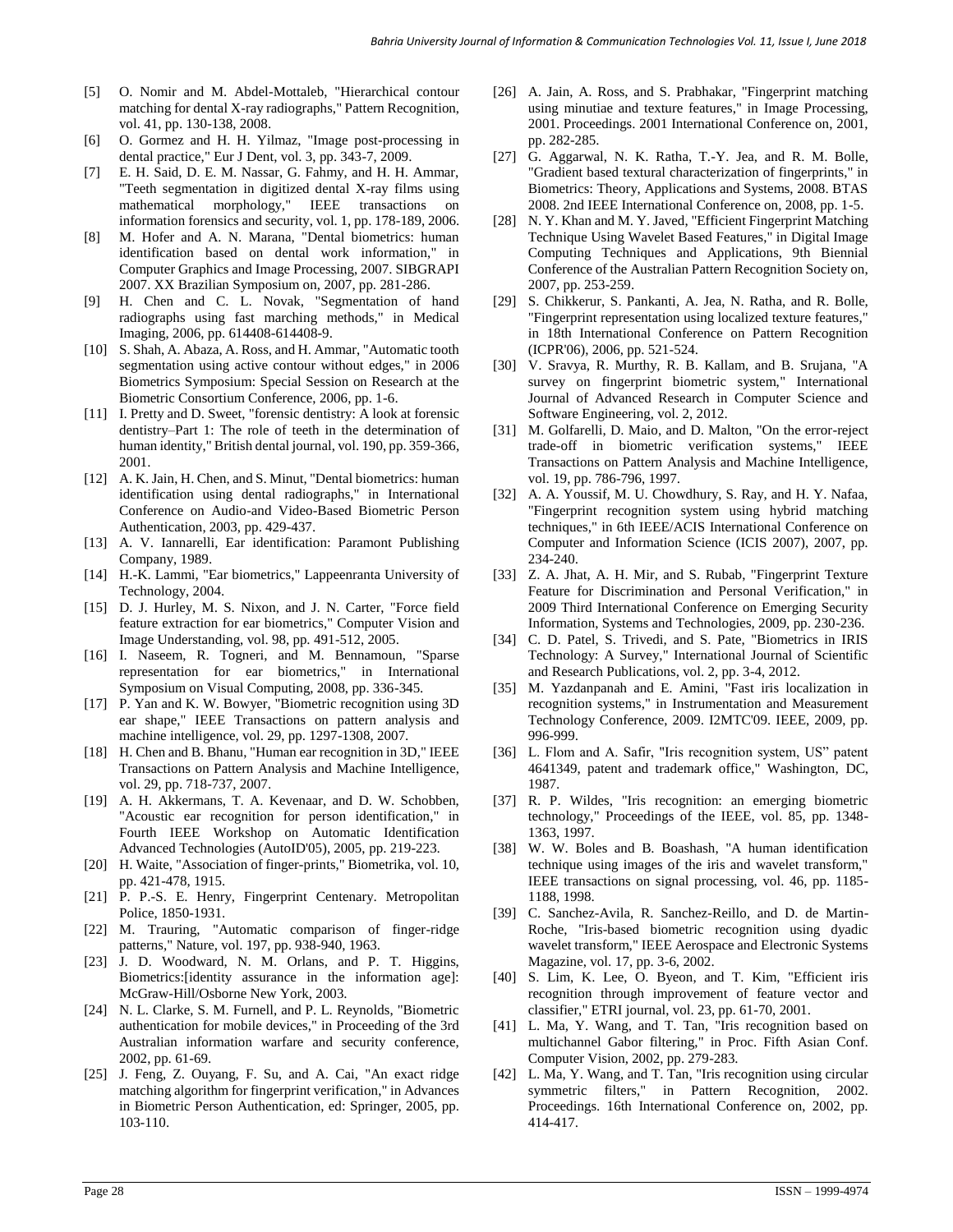- <span id="page-8-0"></span>[43] C.-H. Park, J.-J. Lee, M. J. Smith, and K.-H. Park, "Iris-based personal authentication using a normalized directional energy feature," in International Conference on Audio-and Video-Based Biometric Person Authentication, 2003, pp. 224-232.
- <span id="page-8-1"></span>[44] B. V. Kumar, C. Xie, and J. Thornton, "Iris verification using correlation filters," in International Conference on Audio-and Video-Based Biometric Person Authentication, 2003, pp. 697-705.
- <span id="page-8-2"></span>[45] L. Ma, T. Tan, Y. Wang, and D. Zhang, "Efficient iris recognition by characterizing key local variations," IEEE Transactions on image processing, vol. 13, pp. 739-750, 2004.
- <span id="page-8-3"></span>[46] Z. Sun, Y. Wang, T. Tan, and J. Cui, "Improving iris recognition accuracy via cascaded classifiers," IEEE Transactions on Systems, Man, and Cybernetics, Part C (Applications and Reviews), vol. 35, pp. 435-441, 2005.
- <span id="page-8-4"></span>[47] Y. Chen, S. C. Dass, and A. K. Jain, "Localized iris image quality using 2-D wavelets," in International conference on biometrics, 2006, pp. 373-381.
- <span id="page-8-5"></span>[48] Y. Du, R. W. Ives, D. M. Etter, and T. B. Welch, "Use of onedimensional iris signatures to rank iris pattern similarities," Optical Engineering, vol. 45, pp. 037201-037201-10, 2006.
- [49] D. L. Woodard and P. J. Flynn, "Finger surface as a biometric identifier," Computer Vision and Image Understanding, vol. 100, pp. 357-384, 2005.
- [50] C. Ravikanth and A. Kumar, "Biometric authentication using finger-back surface," in 2007 IEEE Conference on Computer Vision and Pattern Recognition, 2007, pp. 1-6.
- [51] A. Kumar and C. Ravikanth, "Personal authentication using finger knuckle surface," IEEE Transactions on Information Forensics and Security, vol. 4, pp. 98-110, 2009.
- [52] A. Kumar and Y. Zhou, "Human identification using knucklecodes," in Biometrics: Theory, Applications, and Systems, 2009. BTAS'09. IEEE 3rd International Conference on, 2009, pp. 1-6.
- [53] A. Kumar and Y. Zhou, "Personal identification using finger knuckle orientation features," Electronics Letters, vol. 45, p. 1023, 2009.
- [54] Q. Li, Z. Qiu, D. Sun, and J. Wu, "Personal identification using knuckleprint," in Advances in Biometric Person Authentication, ed: Springer, 2004, pp. 680-689.
- [55] N. Pavešić, S. Ribarić, and D. Ribarić, "Personal authentication using hand-geometry and palmprint features– the state of the art," Hand, vol. 11, 2004.
- <span id="page-8-6"></span>[56] E. Gomez, C. M. Travieso, J. Briceno, and M. Ferrer, "Biometric identification system by lip shape," in Security Technology, 2002. Proceedings. 36th Annual 2002 International Carnahan Conference on, 2002, pp. 39-42.
- <span id="page-8-7"></span>[57] R. Coward, "The stability of lip p ability of lip p ability of lip pattern chara ttern chara ttern characteristics cteristics over time," otnodO-ygolotamotS, vol. 25, pp. 40-56, 2007.
- <span id="page-8-8"></span>[58] S. Bakshi, R. Raman, and P. K. Sa, "Lip pattern recognition based on local feature extraction," in 2011 Annual IEEE India Conference, 2011, pp. 1-4.
- <span id="page-8-9"></span>[59] A. A. E. Ahmed and I. Traore, "Anomaly intrusion detection based on biometrics," in Proceedings from the Sixth Annual IEEE SMC Information Assurance Workshop, 2005, pp. 452- 453.
- <span id="page-8-10"></span>[60] M. Pusara and C. E. Brodley, "User re-authentication via mouse movements," in Proceedings of the 2004 ACM workshop on Visualization and data mining for computer security, 2004, pp. 1-8.
- <span id="page-8-11"></span>[61] N. Zheng, A. Paloski, and H. Wang, "An efficient user verification system via mouse movements," in Proceedings of the 18th ACM conference on Computer and communications security, 2011, pp. 139-150.
- <span id="page-8-12"></span>[62] R. Das, "Retinal recognition: Biometric technology in practice," Keesing Journal of Documents & Identity, vol. 22, pp. 11-14, 2007.
- <span id="page-8-13"></span>[63] R. B. Hill, "Retina identification," Biometrics, pp. 123-141, 2002.
- <span id="page-8-14"></span>[64] P. Tower, "The fundus oculi in monozygotic twins: report of six pairs of identical twins," AMA archives of ophthalmology, vol. 54, pp. 225-239, 1955.
- <span id="page-8-15"></span>[65] M. U. Akram, A. Tariq, and S. A. Khan, "Retinal recognition: Personal identification using blood vessels," in Internet Technology and Secured Transactions (ICITST), 2011 International Conference for, 2011, pp. 180-184.
- <span id="page-8-16"></span>[66] R. Broekhuyse, "The lipid composition of aging sclera and cornea," Ophthalmologica, vol. 171, pp. 82-85, 1975.
- <span id="page-8-17"></span>[67] C. W. Oyster, The human eye: structure and function: Sinauer Associates, 1999.
- <span id="page-8-18"></span>[68] E. M. Paul L. Kaufman and Albert Alm, St. Louis, , Adler's Physiology of the Eye, 2003.
- <span id="page-8-19"></span>[69] R. Derakhshani, A. Ross, and S. Crihalmeanu, "A new biometric modality based on conjunctival vasculature," Artificial Neural Networks in Engineering, St. Louis, USA, pp. 1-8, 2006.
- [70] M.-K. Hu, "Visual pattern recognition by moment invariants," IRE transactions on information theory, vol. 8, pp. 179-187, 1962.
- [71] R. Derakhshani and A. Ross, "A texture-based neural network classifier for biometric identification using ocular surface vasculature," in 2007 International Joint Conference on Neural Networks, 2007, pp. 2982-2987.
- [72] S. Crihalmeanu, A. Ross, and R. Derakhshani, "Enhancement and registration schemes for matching conjunctival vasculature," in International Conference on Biometrics, 2009, pp. 1240-1249.
- <span id="page-8-20"></span>[73] Z. Zhou, E. Y. Du, N. L. Thomas, and E. J. Delp, "A new human identification method: sclera recognition," IEEE Transactions on Systems, Man, and Cybernetics-Part A: Systems and Humans, vol. 42, pp. 571-583, 2012.
- <span id="page-8-21"></span>[74] M. van Cuijk, "Person identification using DNA," 2009.
- <span id="page-8-22"></span>[75] J. J. Rossi, R. Kierzek, T. Huang, P. Walker, and K. Itakura, "An alternate method for synthesis of double-stranded DNA segments," Journal of Biological Chemistry, vol. 257, pp. 9226-9229, 1982.
- <span id="page-8-23"></span>[76] J. Straus, "Forensic methods in criminalistics identifications," dani arčibalda rajsa ""archibald reiss days, p. 19.
- <span id="page-8-24"></span>[77] M. S. Nixon and J. N. Carter, "Automatic recognition by gait," Proceedings of the IEEE, vol. 94, pp. 2013-2024, 2006.
- <span id="page-8-25"></span>[78] G. V. Veres, L. Gordon, J. N. Carter, and M. S. Nixon, "What image information is important in silhouette-based gait recognition?," in Computer Vision and Pattern Recognition, 2004. CVPR 2004. Proceedings of the 2004 IEEE Computer Society Conference on, 2004, pp. II-776-II-782 Vol. 2.
- <span id="page-8-26"></span>[79] D. Cunado, M. S. Nixon, and J. N. Carter, "Automatic gait recognition via model-based evidence gathering," 1999.
- <span id="page-8-27"></span>[80] M. Goffredo, I. Bouchrika, J. N. Carter, and M. S. Nixon, "Self-calibrating view-invariant gait biometrics," IEEE Transactions on Systems, Man, and Cybernetics, Part B (Cybernetics), vol. 40, pp. 997-1008, 2010.
- <span id="page-8-28"></span>[81] A. K. Jain and N. Duta, "Deformable matching of hand shapes for user verification," in Image Processing, 1999. ICIP 99. Proceedings. 1999 International Conference on, 1999, pp. 857-861.
- <span id="page-8-29"></span>[82] D. Y. Liliana, "Eries Tri Utaminingsih,"" The combination of palm print and hand geometry for biometrics palm recognition.
- <span id="page-8-30"></span>[83] A. Ross and A. Jain, "A prototype hand geometry-based verification system," in Proceedings of 2nd conference on